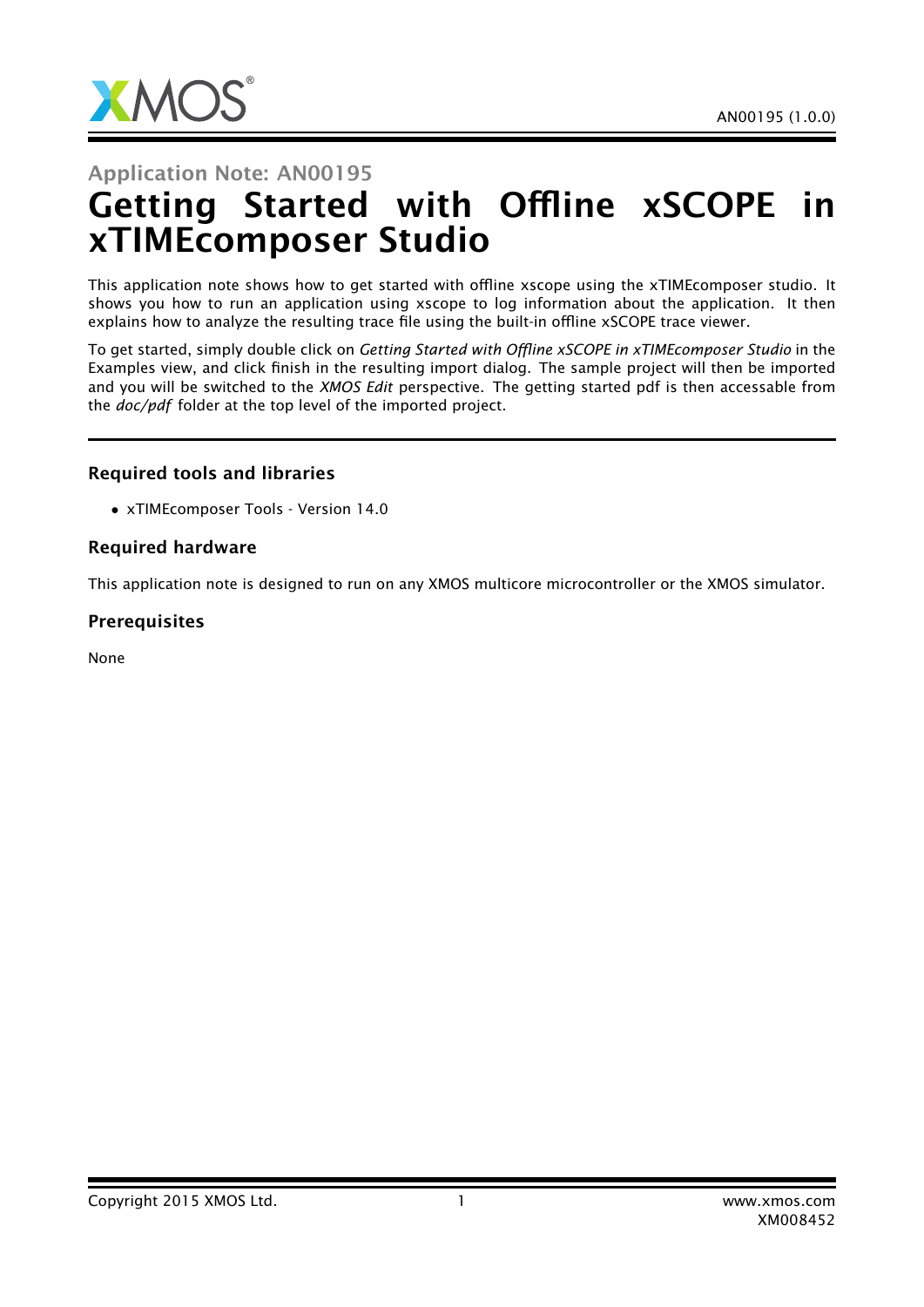

#### 1 Overview

#### 1.1 Introduction

Our comprehensive development tools suite provides everything you need to write, debug and test applications based on xCORE multicore microcontrollers. The full xTIMEcomposer tool set includes unique capabilities such as the xSCOPE logic analyzer and XMOS Timing Analyzer, that let you get the best performance from the deterministic xCORE architecture. With our collection of libraries and examples, it's easy to create and deliver xCORE applications.

xTIMEcomposer features:

- Eclipse graphical environment + plus command line tools
- LLVM C, C++ and xC compilers
- xDEBUG: GDB multicore debugger
- xSIM: Cycle accurate simulator
- xSCOPE: In-circuit instrumentation + real-time logic analyzer
- XTA: Static timing analysis
- Multiple platform support: Windows, OS X, Linux
- Enterprise/Community editions: Tools support for everyone

This application note shows how to get started with offline xscope using the xTIMEcomposer studio. It shows you how to run an application using xscope to log information about the application. It then explains how to analyze the resulting trace file using the built-in offline xSCOPE trace viewer.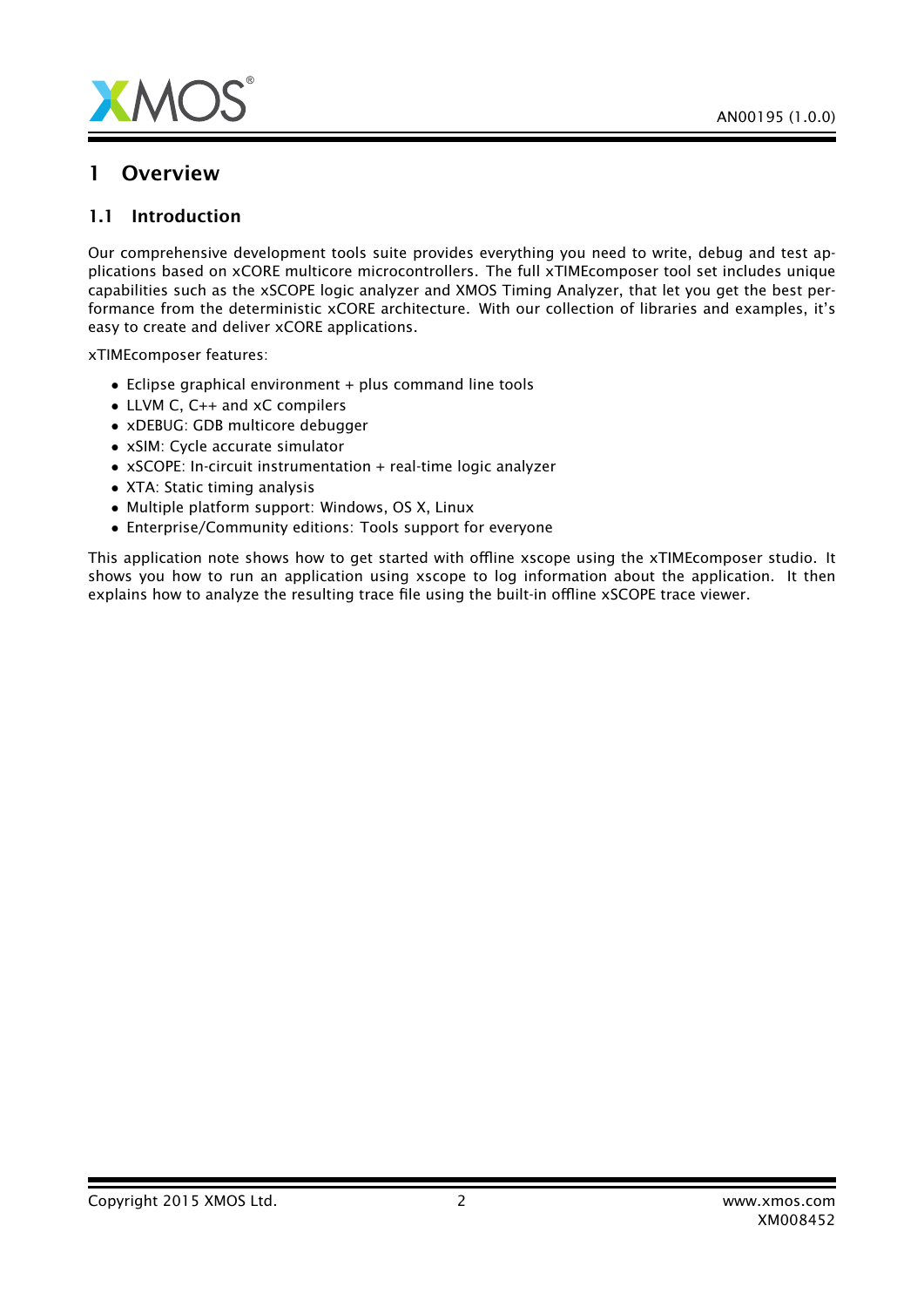

## 2 Getting Started

Ensure you are in the edit perspective by clicking on the *Edit* perspective button on the left hand side toolbar.

In the *Project Explorer* view you will see the *app\_getting\_started\_with\_offline\_xscope* project. Open *src/ main.xc* by double clicking.

This application runs a loop for 100 iterations. On each iteration, it uses xscope to record a value based on the current loop index. 2 probes, named *Value 1* and *Value 2* are configured. See the *config.xcsope* file at the root of the project for thier defintion. Note: The xSCOPE system is enabled via the *enabled* attribute on the *xSCOPEConfig* element.

#### 2.1 Build the application

To build the application, select 'Project -> Build Project' in the menu, or click the 'Build' button on the toolbar. The output from the compilation process will be visible on the console.

#### 2.2 Create and launch a run configuration

To create/view an offline xSCOPE trace you first need to create a run configuration. The xTIMEcomposer allows multiple configurations to exist, thus allowing you to store configurations for running on different targets/with different runtime options and arguments.

Right-click on the generated binary in the *Project Explorer* view, and select *Run As -> Run Configurations*. In the resulting dialog, double click on *xCORE Application*, then perform the following operations:

- On the *Main* tab select the desired target, or check the *simulator* option.
- On the *XScope* tab, check *Offline Mode*.

Now select the *Run* button to launch the application. On completion, the offline xSCOPE file *xscope.xmt* will be written at the top level of the project. The perspective will automatically switch to *Offline xSCOPE*, and the file will be loaded into the *Offline Scope* view. The 2 probes, *Value 1* and *Value 2* will be checked by default.

#### 2.3 Offline xSCOPE Navigation

The *Offline Scope* view contains 2 panes. The upper pane plots the probe values versus time. The lower pane show the times at which the values were sampled. Click the *Zoom Fit* button in the *Offline Scope* view toolbar to show the probe values for the entire duration of the run. As expected, you should be able to see *Value 2* rising at twice the rate of *Value 1*.

You can zoom into a desired portion of the trace by right clicking in the *Offline Scope* view, holding and dragging to define a region. Alternatively, zooming can be achieved via the toolbar buttons.

Left clicking in the *Offline Scope* view will relocate the red marker bar. The 3rd of the 4 boxes above shows the time at the marker bar location. The 2nd box shows the absolute time of the mouse position and the 4th box displays the time relative to the marker bar. The 1st box displays the probe value of the current mouse position.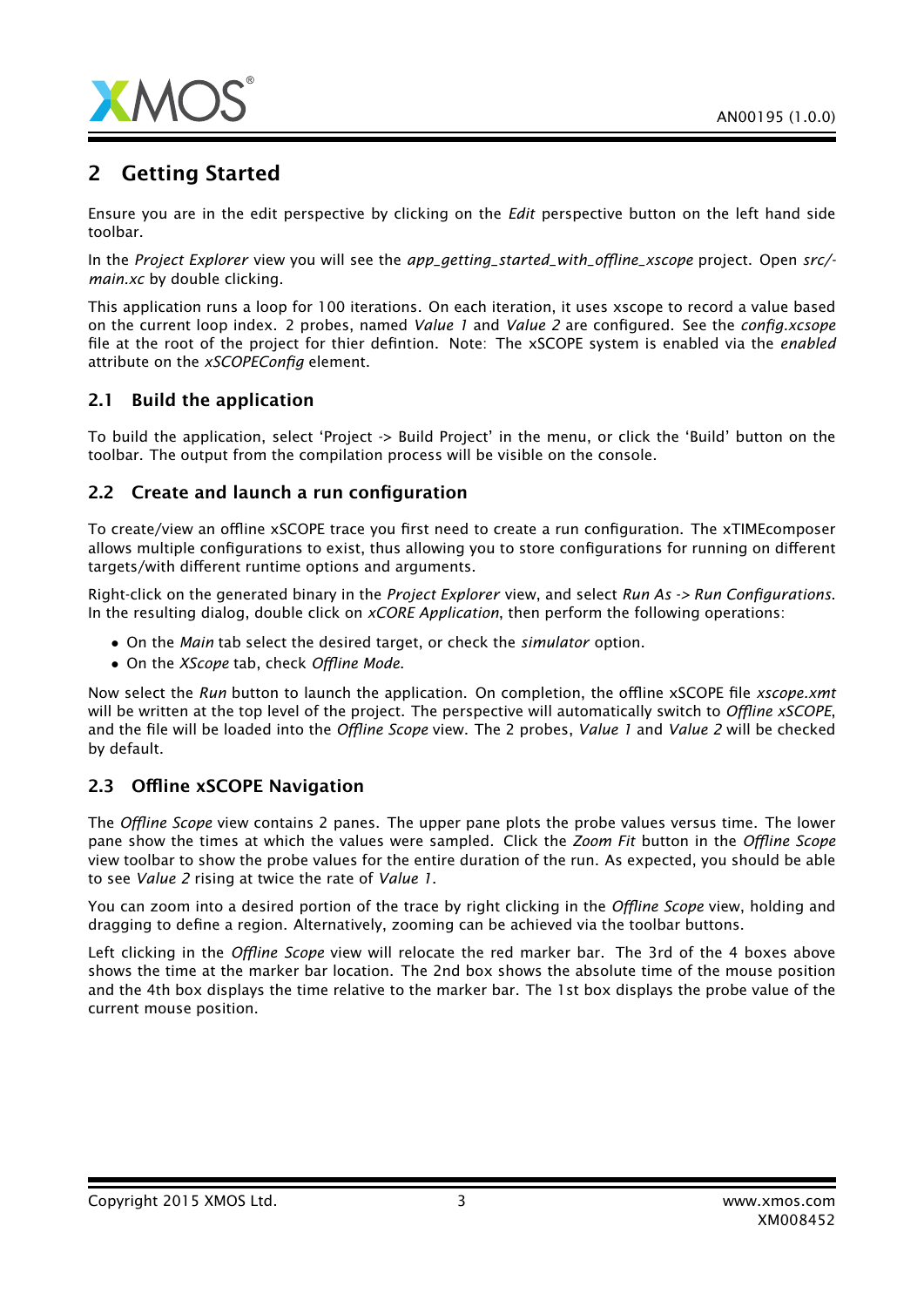

### 3 References

XMOS Tools User Guide <http://www.xmos.com/published/xtimecomposer-user-guide> XMOS xCORE Programming Guide <http://www.xmos.com/published/xmos-programming-guide>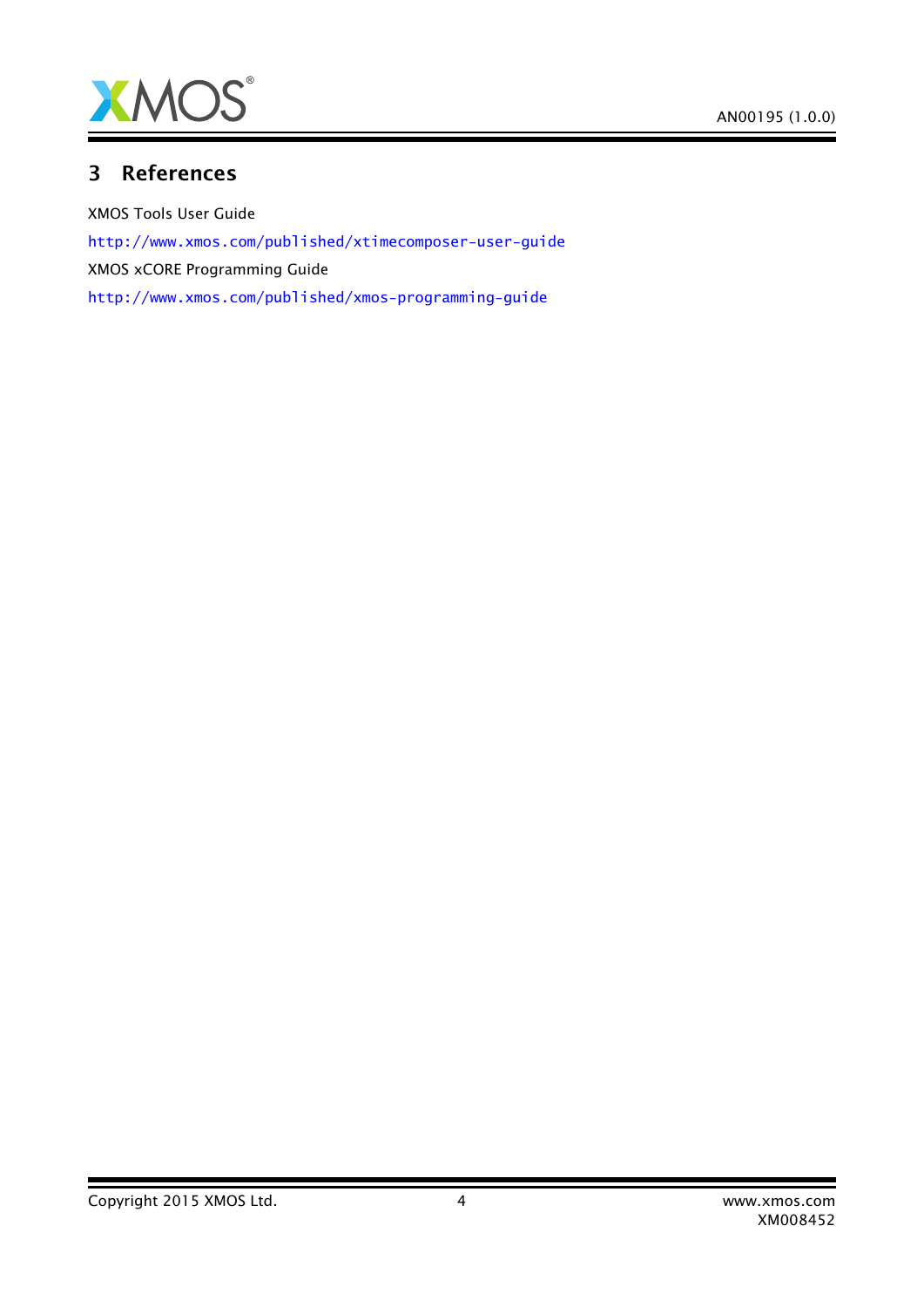

## 4 Full source code listing

#### 4.1 Source code for main.xc

```
// Copyright (c) 2015, XMOS Ltd, All rights reserved
#include <xscope.h>
int main() {
    for (unsigned int i = 0; i < 100; i++) {
        xscope_int(VALUE_1, i);
        xscope_int(VALUE_2, i*2);
    }
    return 0;
}
```